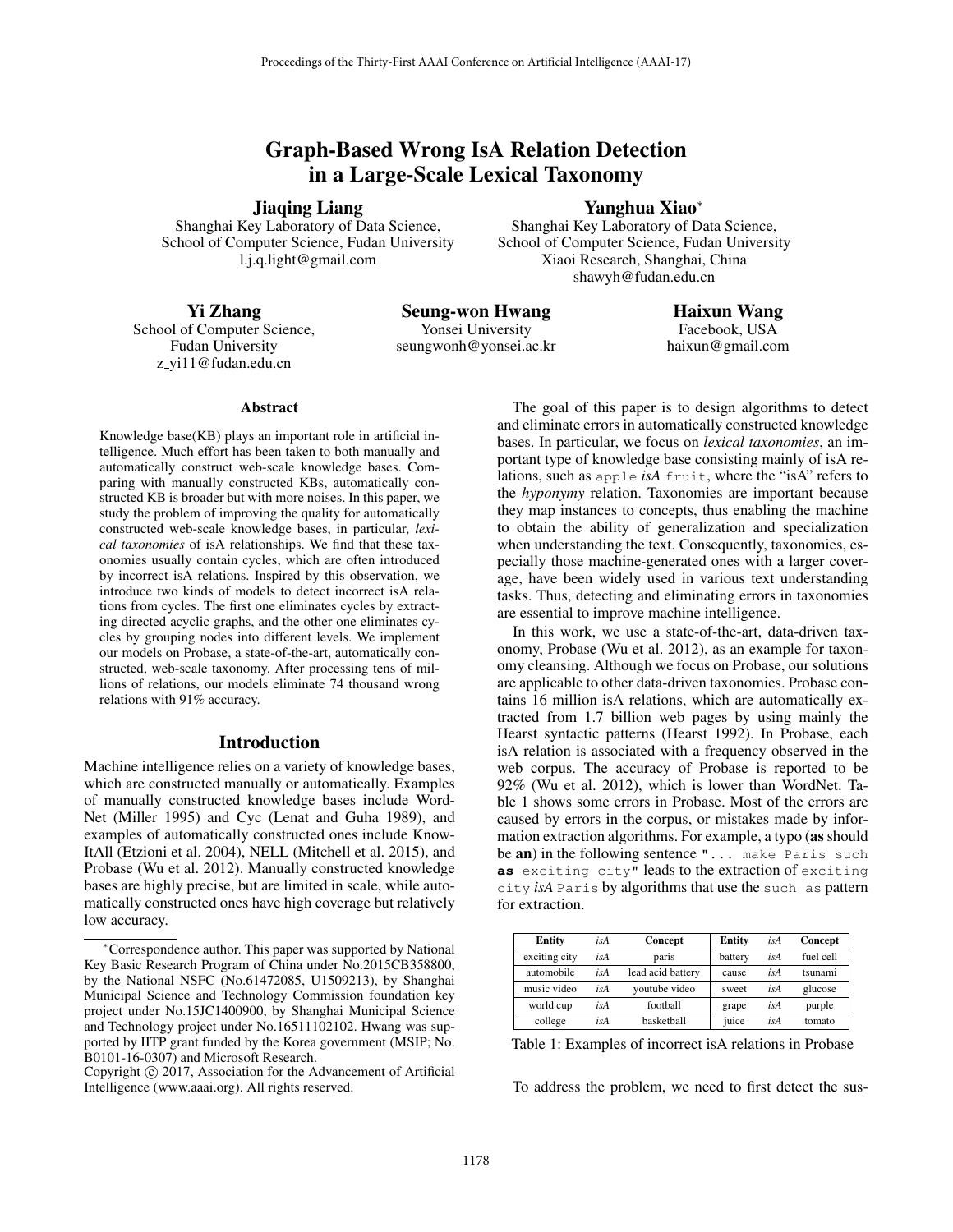picious isA relations in the taxonomy. There are two naive approaches for this problem.

- Use frequency. Relations with a low frequency may be suspicious, because the relations introduced by typos or algorithmic extraction problems are seldom observed in the corpora. However, frequency information of isA relations itself follows a power-law distribution with a long tail, which implies that most relations with or without errors both have a low frequency. For example, about 7 million edges have frequency 1 in Probase. But our sample test shows that 78% of them are correct. Thus, we can not simply identify all relations with a low frequency as suspicious edges.
- Use external knowledge. Another method is employing external knowledge bases available to eliminate the conflicts and improve the quality of the taxonomy. However, some knowledge bases such as Probase have many specific concepts which do not exist in many other knowledge bases. As a result, the membership relations of an instance to a specific concept will be missing in external knowledge bases. For example, Probase has 2.7 million concepts while Yago has only 0.48 million types and DBpedia has only 700 types. Due to the huge gap between the concept coverage of Probase and external knowledge bases, it is impossible to use them to find conflicts in Probase.

In this paper, we propose to use structural information. The key difference between manually and automatically constructed taxonomies is whether it is a *directed acyclic graph* (DAG), i.e. there are no cycles in the taxonomy. Figure 1 illustrates a DAG taxonomy where many specific entities, such as iphone 6, nexus 5, shanghai are placed in the lower level while more abstract concepts, such as thing, concept, object are in the higher level.



Figure 1: An ideal taxonomy example

Main sources of cycles in Probase are:

- Ambiguity: A word or phrase may have multiple senses, which are not differentiated in Probase. As a result, word may refer to Microsoft Word, which is a software (as an entity), or its literal meaning as an abstract concept. Hence, both word *isA* software and software *isA* word are correct and exist in Probase. These two relations constitute a cycle.
- Wrong isA relations: A wrong isA relation may be extracted, such as exciting city *isA* paris, which causes a cycle (as shown in Figure 2).

Cycles are important sources of locating suspicious relations. We sampled 100 of the entire Probase cycles of size 2 and 3, respectively, and compared them with a *null model* of randomly sampling 100 subgraphs of size 2 and 3 (with or without cycles) respectively. Then we manually judge whether each subgraph contains wrong isA relations. We report the <sup>z</sup>−score, which shows the degree of deviation between the samples from cycles and null models. The result is shown in Table 2. We can see that most cycles contain wrong isA relations, which is statistically significant since the corresponding random substructure tends to have a smaller number of wrong isA relations and the z-score is sufficiently large. We also illustrate examples of cycles with wrong relations in Figure 2.



Figure 2: Cycle examples

| <b>Size</b> | Have error | Null model | $z$ -score | <i>p</i> -value |
|-------------|------------|------------|------------|-----------------|
|             | 97%        | 5%         | 22.96      | < 0.0001        |
|             | 96%        | $24\%$     | 16.86      | < 0.0001        |

Table 2: Cycle statistics in Probase

Inspired by the above observation, we use cycle elimination methods to identify wrong isA relations. Though this problem has been studied before, existing solutions cannot be applied due to the following challenges:

- 1. First, *enumerating all cycles in a graph is computationally hard.* The number of cycles in a graph is exponential in the worst cases. A brute-force enumerating method for detecting all cycles in a graph is computationally prohibitive on web-scale data-driven taxonomies.
- 2. Second, *not all the isA relations in cycles are wrong*. We thus need a metric to quantify *trustworthiness* to determine which relation is wrong.

To overcome the above challenges, we explore two kinds of methods and propose an efficient solution for each model. The first one aims to extract a DAG from the given graph, for which we propose an efficient method (*maximal feedback arc set: MFAS*) to minimize the trustworthy metric of the removed edges. And the alternative one models the problem as assigning levels (an integer) to each node in the taxonomy so that a specific concept or instance has a low level and an abstract concept has a high level. Thus, we can eliminate the edges from high level nodes (abstract concepts) to low level nodes (specific entities) as wrong isA relations. In summary, we made the following contributions:

• First, we show that cycles are good indicators to find wrong isA relations in data-driven taxonomies.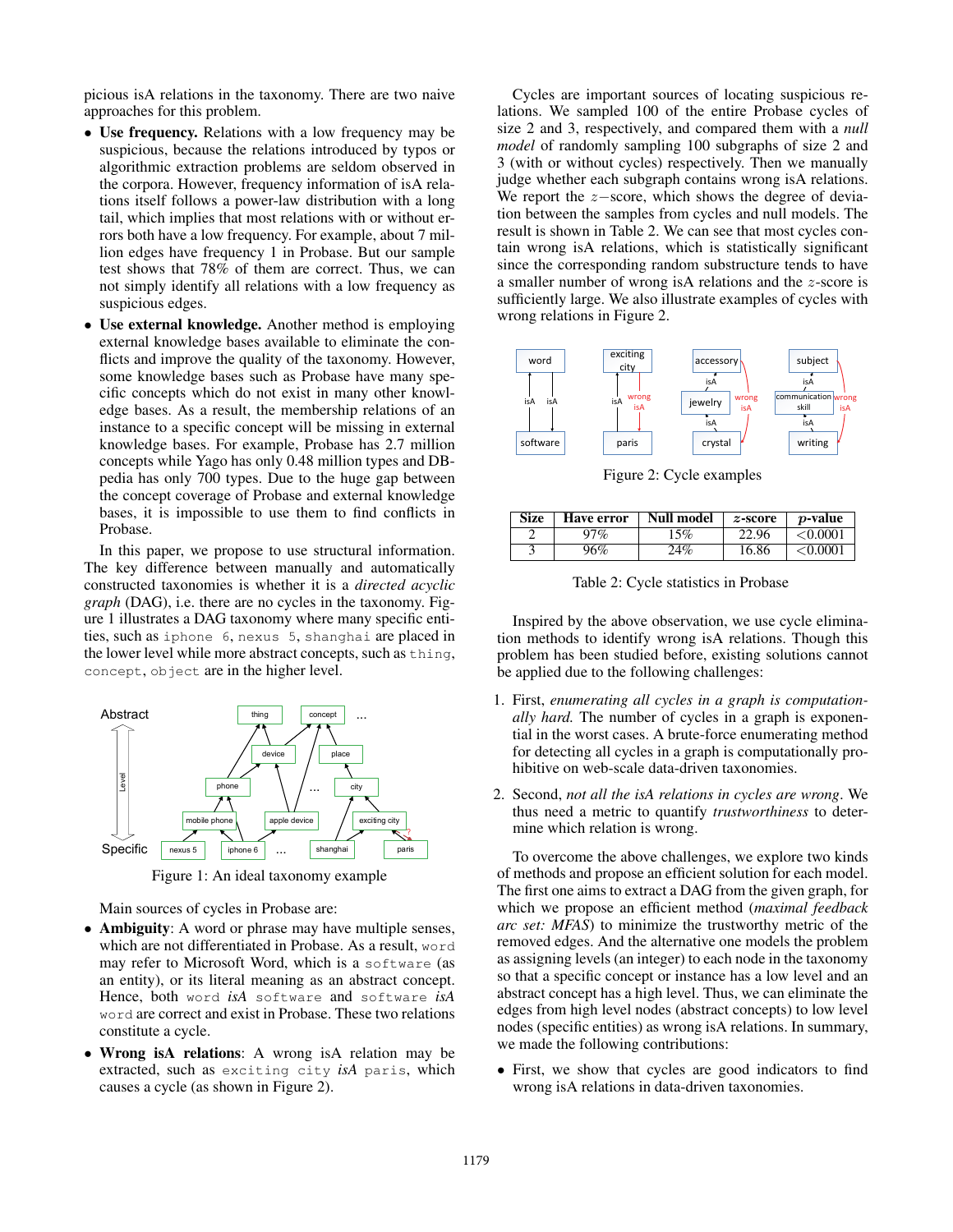- Second, we propose graph based models as well as their algorithmic solutions to find wrong isA relations in cycles.
- Third, we validate our solutions by processing a real-life web-scale taxonomy.

# DAG Decomposition based Model

An ideal taxonomy is cycle-free and bears a structure of DAG as discussed in the previous section. This motivates us to model our problem by the DAG decomposition framework (See Def 1). Hence, the identification of wrong isA relations is equivalent to the identification of an acyclic subgraph.

Definition 1 (DAG Decomposition) *Given a directed graph*  $G(V, E)$ *, find a subgraph*  $D(V, E_D)$  *of*  $G$  *such that D* is acyclic and  $q(E_R)$  is minimized, where  $E_R = E \setminus E_D$ *and*  $q(E_R)$  *is a penalty function of*  $E_R$ .

Since  $E_D$  and  $E_R$  are complementary to each other, we can just focus on the evaluation of  $E_R$  for simplicity. In general, we hope that most members in  $E_R$  are truly wrong is A relations without false positives. Thus, a general principle to define  $q(E_R)$  is the sum of the trustworthiness of each member in  $E_R$ . As a result, minimizing  $q(E_R)$  is the appropriate objective for finding most suspicious isA relations without removing the highly reliable edges.

#### MFAS Model and Algorithm

One way to define  $q(E_R)$  is, when  $w(e)$  is the trustworthiness of an edge  $e$ ,  $q(E_R) = \sum_{e \in E_R} w(e)$ . That is, the sum of the trustworthy score of all edges in  $E_R$ . The formalized problem is in Def 2. This model is a *weighted minimum feedback arc set problem* (weighted MFAS problem), which is a classical NP-Hard problem (Even et al. 1998).

Definition 2 (MFAS) *Given a weighted directed graph*  $G(V, E)$ *, where each edge is associated with a weight*  $w(e)$ *, find an edge subset*  $E_R \subseteq E$  *such that (1)*  $D(V, E \setminus E_R)$  *is a* DAG and (2) the weight sum of  $E_R$  (i.e.,  $\sum_{e \in E_R} w(e)$ ) is *minimized.*

Since the problem is NP-Hard, we focus on an efficient approximate algorithm. Specifically, we propose a greedy algorithm: *repeatedly find a cycle and remove all edges with the lowest weight until there are no cycles in the remaining graph.* Obviously, the resulting graph must be a DAG. However, too many edges might have been removed so that the accumulated weight of the removed edges is far away from the optimal. Demetrescu et al. (Demetrescu and Finocchi 2003) proposed a subtle heuristic to improve it. The algorithm has two steps. The first step is same as the basic greedy strategy. In the second step, it checks the edges removed one by one in the descending order of edge weight. For each edge removed, it tries to add the edge back to the graph and judges whether a cycle is created by the addition. If not, the edge is added back. Clearly, this algorithm removes fewer edges to generate a DAG than the basic greedy algorithm. Actually, it was proven that this improved algorithm achieves a λ-approximation, where  $λ$  is the length of the longest cycle in the graph. The time complexity of this algorithm is

| $w_f$ range | Accuracy | $0.25 -$<br>$0.20 -$                                          |
|-------------|----------|---------------------------------------------------------------|
|             | 78%      | $0.15 -$<br>222                                               |
| $2 - 10$    | 86%      | $\check{\epsilon}$ 0.10 $\cdot$                               |
| 11-100      | 94%      | $0.05 -$                                                      |
| >100        | 100%     | 0.00 <sub>5</sub><br>$\overline{20}$<br>60<br>40<br>80<br>100 |
|             |          |                                                               |

Table 3: Effectiveness of  $w_f$  Figure 3: Effectiveness of  $P_h$ 

 $O(nm)$  (Demetrescu and Finocchi 2003), where n is the number of the nodes and  $m$  is the number of edges in the graph.

# Trustworthiness Metric

Our next step is defining edge weights to quantify trustworthiness. First, we present a basic metric that uses frequency for isA relations in Probase. Then we propose how to improve this metric.

**Basic Metric: Frequency** Recall that each is A relation  $X$ *isA* Y in Probase is associated with a *frequency* that the isA relation is observed in corpus. We use  $w_f(e)$  to denote the frequency of edge  $e$ . Intuitively, a larger weight implies higher trustworthiness. Example 1 illustrates this. Our empirical study shows that  $w_f$  is effective in characterizing trustworthiness of isA relations. We randomly sample 50 edges from some frequency ranges respectively in Probase, and then manually judge their correctness. Table 3 shows that a larger frequency implies higher trustworthiness.

Example 1 *The frequency of* china *isA* country *in Probase is 10,723, which means that there are 10,723 sentences containing this isA relation. In contrast, the frequency of* exciting city *isA* paris *is only one. Obviously, the former is much more trustworthy than the latter.*

Improved Metric: Using Hyponym Numbers However, the above metric has a significant weakness: it is less discriminative for edges with low frequency. Among the 7 million edges with frequency 1, only a small part of them is wrong. Hence, we need to integrate more signals besides frequency.

A simple observation on data-driven taxonomies is that abstract concepts always have many hyponyms (words of more specific meaning), but specific concepts or entities always have few or no hyponyms. Example 2 illustrates these facts.

Example 2 (Hyponyms) *In Probase,* concept *has 18,832 hyponyms. In contrast, a more specific concept like* exciting city *has 30 hyponyms such as* paris*,* london*,* shanghai*. Moreover, most specific entities such as* shanghai *have no hyponyms.*

Thus, given an isA relation  $X$  *isA*  $Y$ ,  $Y$  in general is more abstract than  $X$  and  $Y$ 's hyponym number is supposed to be larger than  $X$ 's. The larger the difference is, the more trustworthy the edge is. More formally, let  $hypo(X)$  be the number of hyponyms of X, we define  $P_h$  to represent our belief about the correctness of an isA relation:

$$
P_h(X \text{ isA } Y) = \log\left(1 + \frac{hypo(Y)}{hypo(X)}\right) \tag{1}
$$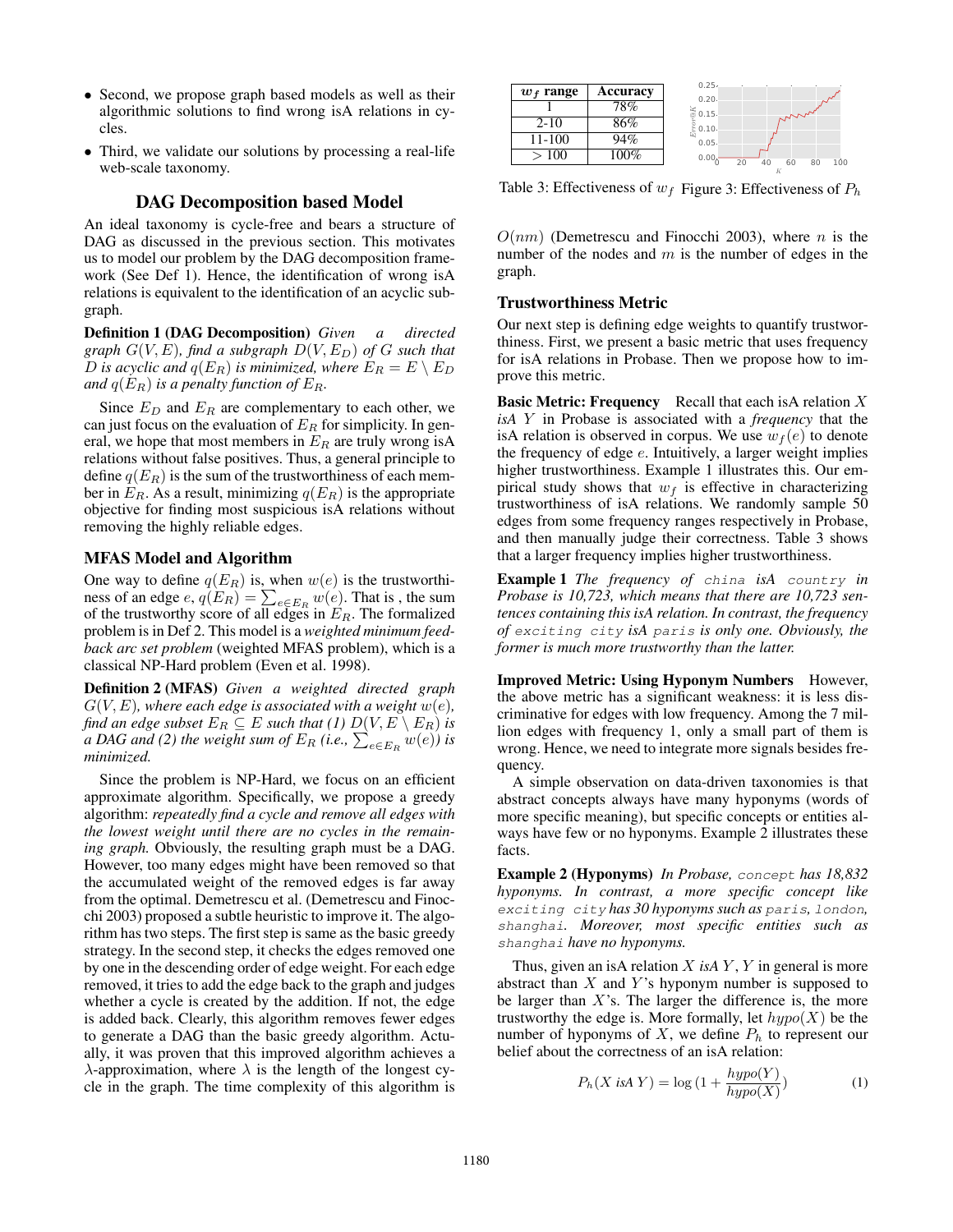where the larger  $P_h$  is, the more likely the isA relation is true. Note that  $P_h$  is undefined when  $hypo(X)=0$ . However, we will show in the next subsection that we only need to handle nodes in strong connected components in the taxonomy, which always have a hypo value larger than 0.

We multiply  $P_h$  with  $w_f$  to derive a new metric  $w_{fh}$  in Eq 2. Clearly,  $P_h$  plays a role of a modified factor. We use it to discriminate the edges with the same frequency. Example 3 illustrates the effectiveness of the new metric.

$$
w_{fh}(e) = w_f(e) \times P_h(e) \tag{2}
$$

**Example 3 (Effectiveness of**  $w_{fh}$ )  $e_1 = juice$  *isA* tomato *and* e2*=*tomato *isA* traditional food *in Probase both have frequency 1. However,*  $P_h(e_1)=0.34$  *and*  $P_h(e_2)$  = 1.85*. (*hypo(juice) = 173*,* hypo(tomato) = 69*,*  $hypo(tradiitional food) = 372$ ).  $P_h$  *score indicates that*  $e_2$  *is more trustworthy than*  $e_1$ *. Hence,*  $P_h$  *is helpful in the discrimination of edges with the same weight.*

We further use a statistical study to show the effectiveness of  $P_h$ . We randomly sample 100 edges with frequency 1, and manually judge their correctness. We sort them by  $P_h$  in descending order, and then measure  $Error@K$  (the proportion of errors in the top- $K$  results) for each  $K$ . The result, shown in Figure 3, reveals a clear correlation between Error@K and K. In general, a higher  $P_h$  leads to a higher precision. When  $K \leq 34$ , almost 100% precision is achieved. The fact strongly proves  $P_h$ 's effectiveness.

#### Level Assignment based Model

An alternative way to solve the problem is clustering nodes into levels, such that correct edges only exist from specific nodes to abstract nodes, which ensures a DAG.

#### Preliminary of Level Assignment

An ideal taxonomy can be arranged level by level, as shown in Figure 1. More generally, a directed graph G has a levelwise layout once a level is assigned for each node. We define *level assignment* (LA) function for nodes in a directed graph  $G$  (see Def 3). For each LA function, we can construct a *unique acyclic* subgraph of G, which consists of all edges from *low level nodes* to *high level nodes* (see Def 4 and Lemma 1). Hence, *once we find a level assignment for the directed graph* G*, we derive a unique DAG, which implies a unique remaining edge set*. Thus, alternatively, we can find wrong isA relations by looking for a good level assignment function. Then our model is: *Given a taxonomy* G(V,E)*, find a level assignment function* l *with minimal*  $q(E_R)$ *, where*  $E_R = E \setminus E_D$  *and*  $D(V, E_D)$  *is the acyclic subgraph implied by* l*.* This model is closely related to the DAG based model. The LA based model actually can be considered as an additional step to specify a DAG.

Definition 3 (Level Assignment (LA)) *Given a directed graph*  $G(V, E)$ *, node level assignment function*  $l: V \rightarrow \mathcal{N}$ *is a mapping from* V *to* N *such that each*  $l(v)$  *is a nonnegative integer representing the level of* v*.*

Definition 4 (Subgraph implied by LA) *Given a directed graph* G(V,E) *and an LA function* l *defined on* G*, we refer*

*to the graph*  $D(V, E \setminus E_R)$  *with*  $E_R = \{(x, y) | (x, y) \in$  $E, l(x) \ge l(y)$  *as the subgraph of G implied by l.* 

Lemma 1 (Acyclicity) *For a directed graph* G(V,E) *and an LA function* l *defined on* G*, the subgraph implied by* l *is acyclic.*

The benefit of modeling our problem by LA is that we can use the level information to infer the wrong isA relations directly. Since we use all *forward* edges x *isA* y such that  $l(x)$  <  $l(y)$  to construct the DAG, all the *backward* edges x isA y such that  $l(x) \geq l(y)$  will be returned as errors. A good LA ensures that an abstract concept has a high level and an entity (or a specific concept) has a low level. Hence, any edges from high level nodes to low level nodes tend to be wrong isA edges. We use topological sorting as a baseline to find a good level assignment. To adjust topological sorting for a directed graph that might have cycles, we remove the node with minimum degree instead of the node with zero degree in each loop.

# Agony Model

The baseline based on topological sorting does not consider the weight information of isA relations. Next, we incorporate the weights to derive a better level assignment.

Penalty Metric Recall that our basic idea is using an LA l to identify all the *backward* edges as the wrong isA relations. In general, we hope to minimize the number of false positives. That means an isA relation of higher *trustworthiness* should be penalized more if it is identified as the backward edge by the LA. We resort to such penalties to help find the best level assignment. We consider the following principles to define the penalty. We illustrate these principles in Example 4.

- 1. First, the more errors incurred, the higher the penalty is.
- 2. Second, the more reliable the edge is in terms of other signals (such as edge weight), the higher the penalty is.

Example 4 (Penalty Metric) apple *isA* fruit *has a very high weight in Probase, which is a strong evidence that* apple *is more specific than fruit. If an LA gives apple an abstract level, this LA should be punished. The more penalty should be given if 1) the level difference between* apple *and* fruit *in this LA is more significant; 2) the weight of this edge is larger.*

The simplest way to measure how much error is incurred for a correct is A relation  $x$  *is A*  $y$  is the level difference, defined as follows:

$$
d(x, y) = l(x) - l(y) + 1.
$$
 (3)

A positive  $d(x, y)$  means that x is more abstract than y. We add 1 to  $d(x, y)$  because we still have to penalize an edge x *isA* y when  $l(x) = l(y)$ . To reflect the second principle, we reuse the two metrics adopted in the previous section. We still use  $w(e)$  to represent one of them. By combining the above two factors, the final penalty for an edge x *isA* y is:

$$
penalty(x, y) = d(x, y)w(x, y)
$$
\n(4)

This metric clearly punishes more for a bad assignment on a reliable isA relation.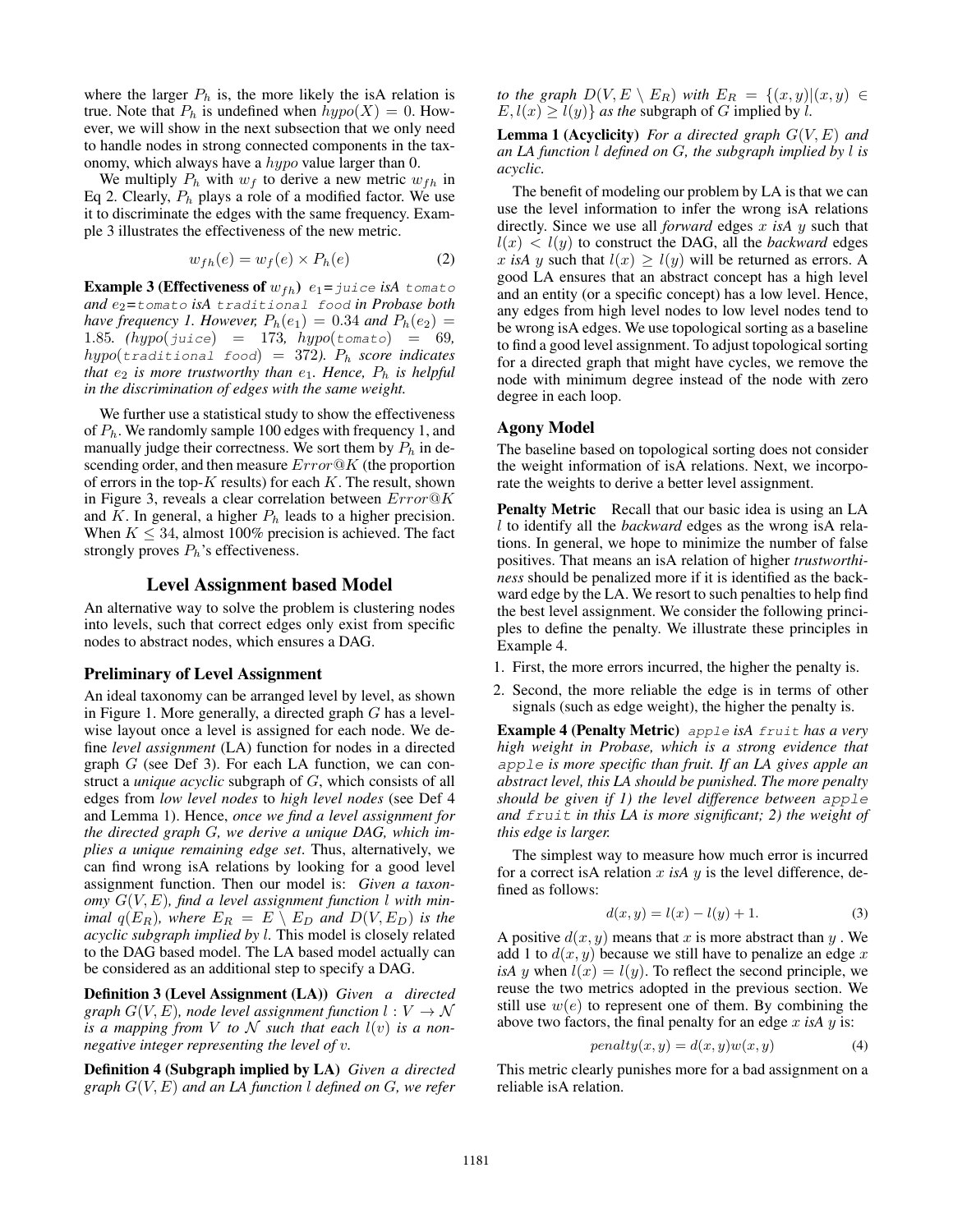Problem Model Given the penalty metric, our problem is reduced to finding an LA such that the penalty sum over all edges in  $E_R$  is minimized. More formally, our problem is:

$$
\arg\min_{l} \sum_{(x,y)\in E_R} d(x,y)w(x,y) \tag{5}
$$

Obviously, this optimization objective prohibits the highly reliable edges to be backward edges. The objective function can be transformed into the sum over all edges in  $E$  when we assign zero value to  $d(x, y)$  for all forward edges:

$$
\sum_{(x,y)\in E_R} d(x,y)w(x,y) = \sum_{(x,y)\in E} \max\{0, d(x,y)\}w(x,y)
$$
 (6)

Definition 5 *Given a weighted directed graph* G(V,E)*, and edge weight*  $w(e)$  *for each*  $e \in E$ *, find an level assignment function* l <sup>∗</sup> *on* G *such that*

$$
\sum_{(x,y)\in E} \max\{0,d(x,y)\} w(x,y)
$$

*is minimized, where*  $d(x, y) = l^*(x) - l^*(y) + 1$ .

Given above objective functions, we formalize our problem in Def 5, which is known as the *Agony* (Gupte et al. 2011) model and is widely used to find a hierarchy from a directed graph. The good news is that Agony problem is in P and many efficient solutions are available (Tatti 2014) when the weights are natural numbers.

Algorithm It was proved that Agony problem has a dualproblem known as *circulation* problem (Tatti 2015). Hence, we first solve the circulation problem by the algorithm proposed by (Edmonds and Karp 1972). With some optimizations, the time complexity is  $O(n^2m)$ , where n and m are the number of nodes and edges in the graph, respectively. The algorithm is guaranteed to have an integer-based solution when the weight is integer. In our setting, we have two options for the weight:  $w_f(e)$  and  $w_{fh}(e)$ . Clearly,  $w_{fh}(e)$  is not necessarily an integer. To use  $w_{fh}(e)$ , we round  $100 \times w_{fh}(e)$  to the nearest integer for each edge and feed the integers into the algorithm.

Optimization: Agony+ In the previous solution, we remove all backward edges after we got a level assignment. This method might remove too many edges that are not necessarily to be deleted to derive a DAG. The reason is that the removal of a backward edge might break another cycle. In order to reduce the number of false positives, we modify the generic algorithm in two aspects: (1) We remove backward edges (x isA y such that  $l(x) \ge l(y)$ ) in the ascending order by  $l(y) - l(x)$  (which is a negative or zero value), and use the edge weight to break the tie (also in ascending order); (2) For each backward edge, we only remove it when it still lies in a cycle in the remaining taxonomy. We use  $l(y) - l(x)$ as the heuristic to select backward edge to remove with a high priority. The reason is that a smaller  $l(y) - l(x)$  means a larger probability that x *isA* y is a wrong isA relation. The time complexity is  $O(km)$ , where k is the number of backward edges and  $m$  is the edge number of the graph. We refer to this improved implementation as Agony+.

# **Experiments**

In this section, we systematically evaluate the effectiveness and efficiency of the models and solutions proposed in previous sections.

### Exp 1: Results on Probase

In this experiment, we report the results of our solutions in a state-of-the-art web-scale data-driven taxonomy Probase. We use Probase's core version, which has 10,390,064 concepts or entities, and 16,285,394 isA relations. To run our solutions on a taxonomy with tens of millions of nodes is a big challenge. Fortunately, most real taxonomies including Probase can be split into a collection of SCCs (strongly connected components) and the largest SCC usually is significantly smaller than the entire taxonomy. For Probase, the largest SCC has only 0.1M nodes and 1.4M edges. Hence, we use SCC decomposition to run our solutions in acceptable time.

Metrics and Settings Specifically, we evaluate the *precision, recall, and running time* of different solutions:

- Precision is the proportion of the truly wrong is A relations in all detected wrong isA relations. We randomly sample 300 wrong isA relations produced by each solution, and then ask volunteers to manually judge whether they are really wrong.
- Recall measures how many truly wrong is A relations are found. The recall is hard to be computed because we do not know the total number of truly wrong isA relations. Hence, we use the *maximal number of truly wrong isA relations detected by all competitive solutions* as the denominator to compute the recall. Thus, we actually report *relative recall*.
- Running time is used to show the scalability of different solutions. We run all solutions on a server with  $Intel(R)$ Xeon(R) E5-2632 CPU and 128GB RAM.

Competitors We compare our solutions MFAS, Agony and Agony+ to the topological sorting based baseline solution. For each of our model, we have two edge trustworthiness metrics. We use #1 to denote  $w_f$  and #2 to denote  $w_{fh}$ . Baseline+ is an improved version of the topological sorting based baseline. Similar to Agony+#2, Baseline+ removes the backward edges with the optimized strategy.

| <b>Setting</b>  | Time              | # removed | <b>Precision</b> | # truly wrong  |
|-----------------|-------------------|-----------|------------------|----------------|
| <b>Baseline</b> | 3min              | 281.1K    | 71.0%            | 199.5K         |
| Baseline+       | 1.1h              | 260.7K    | 72.3%            | 188.5K (94.5%) |
| MFAS#1          | 1.9h              | 67.1K     | 86.0%            | 57.7K (28.9%)  |
| MFAS#2          | 10.6 <sub>h</sub> | 68.7K     | 90.7%            | 62.3K (31.2%)  |
| Agony#1         | 43h               | 89.5K     | 83.7%            | 74.9K (37.5%)  |
| Agony#2         | 89h               | 102.3K    | 84.7%            | 86.7K (43.4%)  |
| $A$ gony $+#1$  | 43h               | 55.0K     | 85.7%            | 47.1K(23.6%)   |
| $A$ gony $+$ #2 | 89h               | 74.2K     | 91.3%            | 67.7K(33.9%)   |

Table 4: Evaluation results on Probase. The *# truly wrong* is estimated by multiplying *precision* and *# removed*. And the percentage in the last column is the *relative recall*, which is *# truly wrong* of each method divided by the maximal one (199.5K).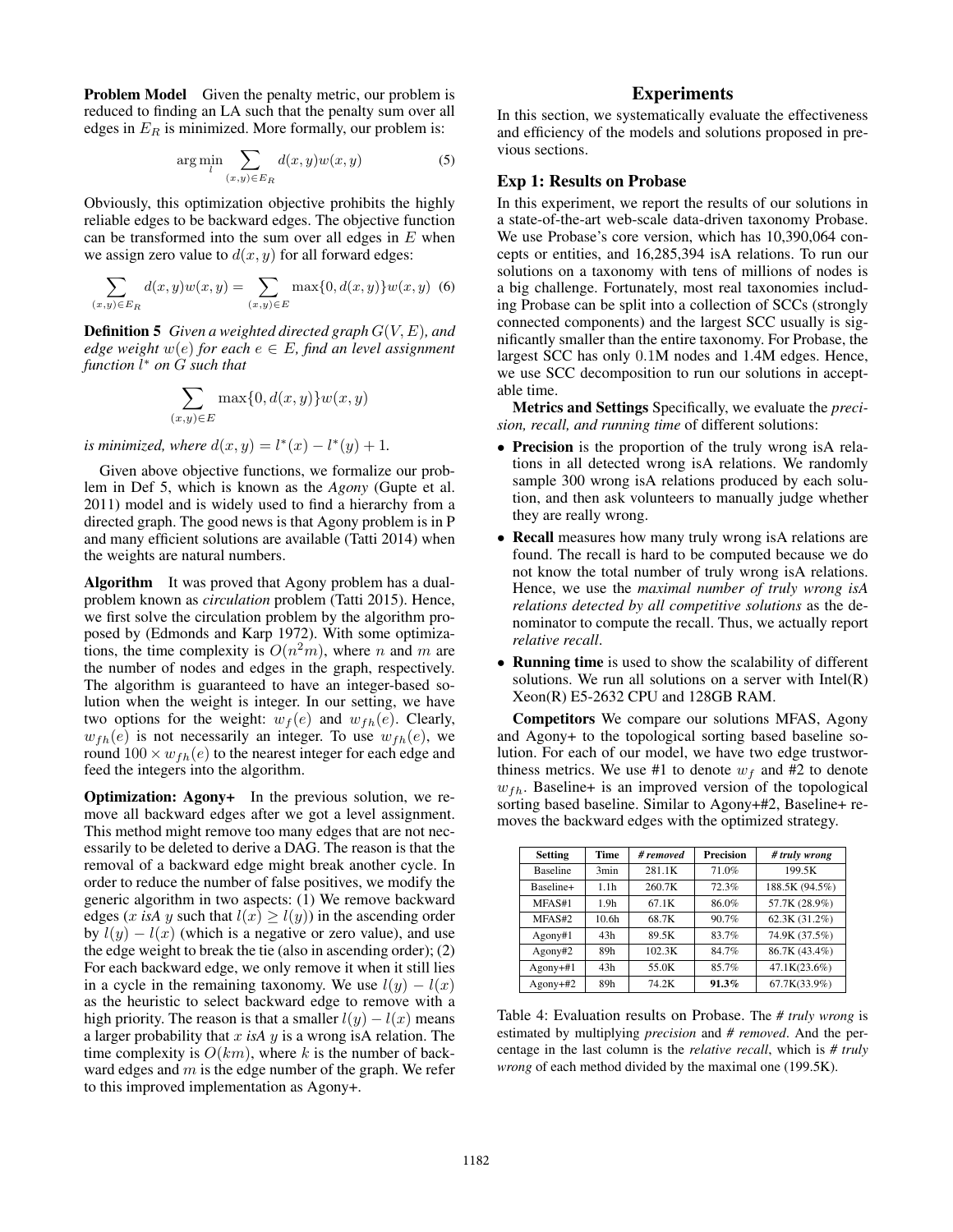Experiment Result & Analysis The experimental result on Probase is shown in Table 4.

- Precision & Recall It is easy to see that the baseline model is worst in terms of precision, although it produces more results. In real applications, we want to avoid the removal of too many correct isA relations. Hence, baseline approach in general is unusable due to its 71% precision. The comparison also reveals that  $w_{fh}$  is always better than  $w_f$  in both precision and recall. This suggests that  $P<sub>h</sub>$  performs well in differentiating edges with the same frequency. In general our Agony+#2 model achieves the highest precision and a relatively higher recall.
- Running Time From Table 4, we can see that our methods in general can process web-scale taxonomies in acceptable time. The performance of MFAS model is better than that of Agony (Agony+), implying that the greedy algorithm designed for MFAS is efficient. The comparison also reveals that the computation of  $w_{fh}$  in general is slower than that of  $w_f$ . This is obvious since the computation of  $w_{fh}$  is more complicated.

Case Studies We give some wrong is A relations found by our highest precision method in Table 1. All these isA relations are obviously wrong, which will cause serious problems when we understand the entities by their concepts.

# Exp 2: Effectiveness of Level Assignment

A side product of our solutions is the level assignment. In MFAS-based methods, we use topological sorting to generate the levels since their remaining graph is a DAG. Hence, we conduct this experiment to show that the levels generated by our solution on automatically constructed lexical taxonomies are correlated with that on ideal taxonomies.

We use *the levels generated from WordNet* (Miller 1995) as the ground truth. Since WordNet is a prefect DAG, we directly use topological sorting to derive the level for each synset. We randomly sample 1000 chains in WordNet, such as neural network  $\rightarrow$  reticulum  $\rightarrow$  network  $\rightarrow$ system. For each node in the chain, we calculate their levels in Probase and WordNet respectively. Then we compute Pearson's correlation coefficient  $(r)$  between them. Finally, we report the average over 1000 sampled chains.

| <b>Setting</b>  | Pearson's r (avg $\pm$ std) |
|-----------------|-----------------------------|
| <b>Baseline</b> | $0.568 \pm 0.38$            |
| MFAS#1          | $0.669 \pm 0.38$            |
| MFAS#2          | $0.651 \pm 0.40$            |
| Agony#1         | $0.639 + 0.42$              |
| Agony#2         | $0.692 + 0.37$              |
| $Agony+#1$      | $0.623 \pm 0.39$            |
| $Agony+#2$      | $0.684 \pm 0.38$            |

Table 5: Evaluation on level assignment

The result is shown in Table 5. It is obvious that all our models have a mean Pearson's correlation coefficient larger than 0.6, which suggests a high correlation between our level and WordNet level. Furthermore, the Agony+#2 model achieves the best.

#### Exp 3: Evaluation on WikiTaxonomy

In this experiment, we show the *universality* of our methods. We repeat Exp 1 on another auto-constructed taxonomy WikiTaxonomy (Ponzetto and Strube 2008), which is a taxonomy auto-constructed from Wikipedia corpus. Since the Wikipedia corpus is much clearer and smaller than free web corpus, WikiTaxonomy is more accurate but much smaller than Probase, with only about 100 thousand concepts and relations. However, it also contains cycles and wrong isA relations. The experiment setting is similar to Exp 1 except that WikiTaxonomy does not contain relation weights. Hence, we must use  $w_{fh}$  with  $w_f \equiv 1$ .

| <b>Setting</b> | Time         | # result | <b>Truly wrong</b> | <b>Precision</b> |
|----------------|--------------|----------|--------------------|------------------|
| <b>MFAS</b>    | $\sim$ 1 sec | 108      | 100                | 92.6%            |
| Agony          | $\sim$ 1 sec | 112      | 102                | 91.1%            |
| Agony+         | $\sim$ lsec  | 108      | 101                | $93.5\%$         |

Table 6: Evaluation on WikiTaxonomy

The result is shown in Table 6. It shows that WikiTaxonomy contains only hundreds of wrong isA relations and our solution can consistently achieve high precision (over 90%) on this dataset. This result sufficiently shows that our methods are effective to cleanse a wide range of data-driven taxonomies.

# Related Work

Taxonomy Construction Many taxonomies have been constructed manually or automatically. Early taxonomies such as WordNet (Miller 1995) and Cyc (Lenat and Guha 1989) are constructed by human experts. They are highly precise but limited in scale, which motivated automatic construction of larger taxonomies. Existing efforts consider different sources, such as texts and tables. First, isA relations from Web corpus are extracted using Hearst (Hearst 1992) patterns and other isA patterns, generating taxonomies of billions of nodes such as Probase (Wu et al. 2012) or Google isA databases. WikiTaxonomy (Ponzetto and Strube 2008) and Yago (Suchanek, Kasneci, and Weikum 2007) are extracted from Wikipedia corpus. Alternatively, structured HTML tables (Dalvi, Cohen, and Callan 2012) or semisupervised extractors can be trained (Kozareva and Hovy 2010) for specific domains. However, removing cycles is a common challenge for both categories, which is addressed in this work.

Conflict Resolution in Knowledge Bases In the context of manually constructed knowledge and databases, finding and resolving conflicts in data integration is important. Naiman et al. (Naiman and Ouksel 1995) identify and classify types of semantic conflicts in heterogeneous databases. Lu et al. (Lu et al. 1998) use correlation analysis and statistical regression analysis in order to detect and resolve semantic conflicts in multiple data source integration and in data mining aspect. Li et al. (Li and Ling 2004) use OWLbased method to detect several conflict types and resolve them in RDF knowledge base integrations. However, these